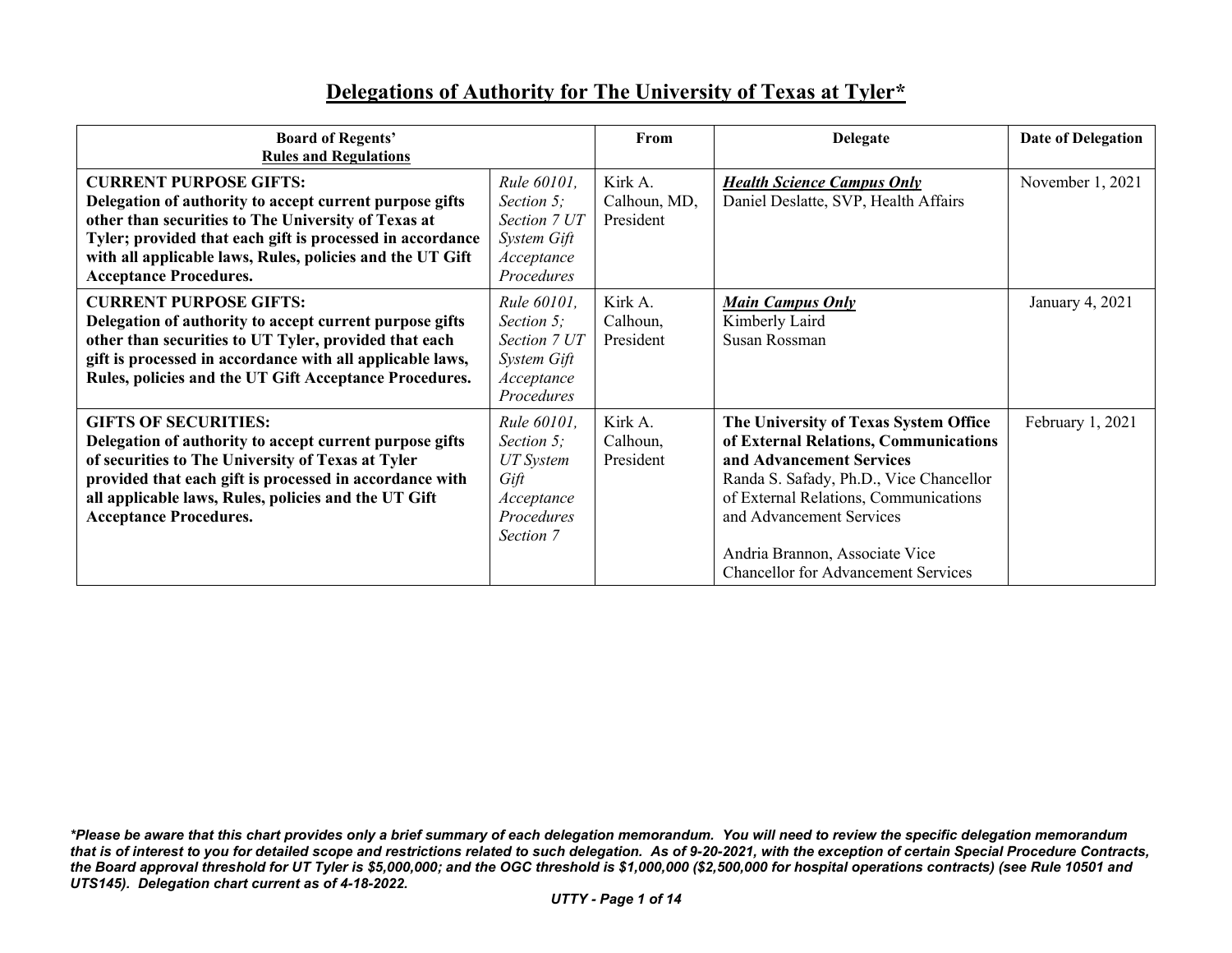| <b>Board of Regents'</b><br><b>Rules and Regulations</b>                                                                                                                                            |                                                                                                  | From                                   | <b>Delegate</b>                                                                                                                                                                                                                                                                                                                                                                                                                        | <b>Date of Delegation</b> |
|-----------------------------------------------------------------------------------------------------------------------------------------------------------------------------------------------------|--------------------------------------------------------------------------------------------------|----------------------------------------|----------------------------------------------------------------------------------------------------------------------------------------------------------------------------------------------------------------------------------------------------------------------------------------------------------------------------------------------------------------------------------------------------------------------------------------|---------------------------|
| <b>GIFTS OF SECURITIES:</b><br>Delegation of authority to accept current purpose gifts of<br>securities.                                                                                            | Rule 60101,<br>Section 5;<br>Section 7, UT<br>System Gift<br>Acceptance<br>Procedures            | Kirk A.<br>Calhoun, M.D.,<br>President | <b>UT System Office of External Relations,</b><br><b>Communications and Advancement</b><br>Services:<br>Randa S. Safady, Ph.D., Vice Chancellor of<br>External Relations, Communications and<br><b>Advancement Services</b><br>Julia K. Lynch, Associate Vice Chancellor<br>for Gift Administration, Compliance and<br><b>Advancement Services</b><br>Andria Brannon, Director of Endowment<br>Administration and Advancement Services | November 22, 2019         |
| <b>IRS FORMS (GIFTS):</b><br>Delegation of authority to execute necessary IRS forms<br>relating to gifts, including IRS Forms 8283 and 8282.                                                        | Rule 60101,<br>Sections 2<br>and $8$ ;<br>System Gift<br>Acceptance<br>Procedures<br>Section 3.6 | Kirk A.<br>Calhoun, MD,<br>President   | Natalie Harms, AVP, Controller                                                                                                                                                                                                                                                                                                                                                                                                         | November 1, 2021          |
| IRS FORMS (GIFTS):<br>Delegation of authority to execute necessary IRS forms<br>relating to gifts, including IRS Forms 8283 and 8282.                                                               | Rule 60101,<br>Sections 2<br>and $8$ ;<br>System Gift<br>Acceptance<br>Procedures<br>Section 3.6 | Kirk A.<br>Calhoun,<br>President       | Cindy Troyer<br>Danielle McDonald                                                                                                                                                                                                                                                                                                                                                                                                      | January 4, 2021           |
| IRS FORMS (NOT GIFT RELATED):<br>Delegation of authority to execute certain IRS forms.<br>Extends only to necessary IRS forms not relating to gifts.                                                | Rule 10501,<br>Sect. 2.4                                                                         | Kirk A.<br>Calhoun, MD,<br>President   | Claudette Clay, Director of Business<br>Services                                                                                                                                                                                                                                                                                                                                                                                       | November 1, 2021          |
| IRS FORMS (NOT GIFT RELATED):<br>Delegation of authority to execute certain IRS forms,<br>including 941, 1096, 1042, 1042T, W-3, etc. Extends only to<br>necessary IRS forms not relating to gifts. | Rule 10501,<br>Sect. 2.4                                                                         | Kirk A.<br>Calhoun,<br>President       | Cindy Troyer<br>Danielle McDonald                                                                                                                                                                                                                                                                                                                                                                                                      | January 4, 2021           |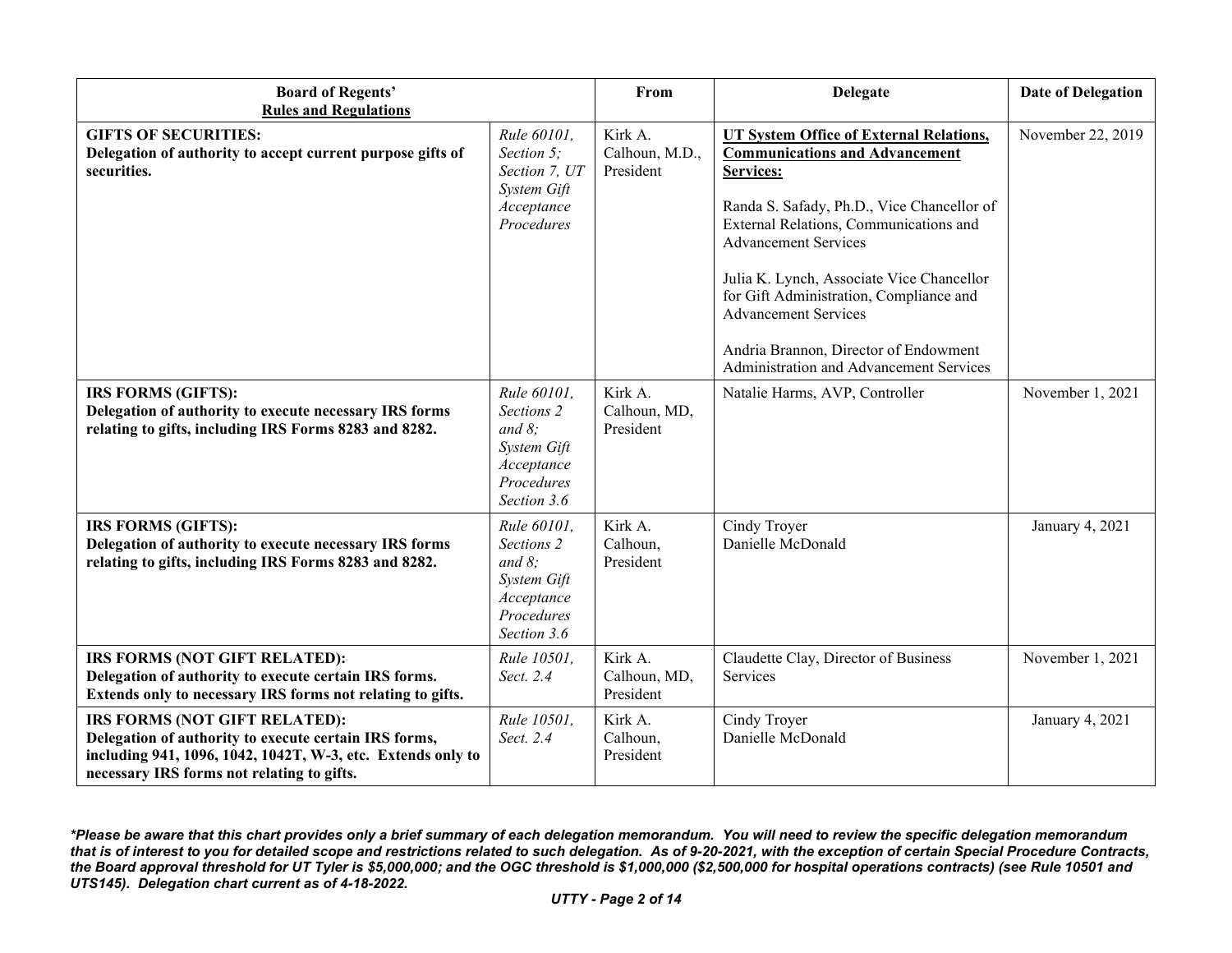| <b>Board of Regents'</b><br><b>Rules and Regulations</b>                                                                                                                                                                                                                                                                                                                                                                                                                                                                                                                                                        |                                         | From                                   | <b>Delegate</b>                                                                                 | <b>Date of Delegation</b> |
|-----------------------------------------------------------------------------------------------------------------------------------------------------------------------------------------------------------------------------------------------------------------------------------------------------------------------------------------------------------------------------------------------------------------------------------------------------------------------------------------------------------------------------------------------------------------------------------------------------------------|-----------------------------------------|----------------------------------------|-------------------------------------------------------------------------------------------------|---------------------------|
| <b>BANKING:</b><br>Delegation of authority to execute and deliver contracts for<br>banking services. Authority extends only to contracts for<br>banking services with banks that have a depository<br>agreement with the Board of Regents of The University of<br>Texas System.                                                                                                                                                                                                                                                                                                                                 | Rule 10501;<br>UTS166;<br><b>UTS167</b> | Kirk A.<br>Calhoun,<br>President       | <b>Main Campus Only</b><br>Kimberly Laird<br>Danielle McDonald                                  | January 4, 2021           |
| <b>BANKING:</b><br>Delegation of authority to execute and deliver contracts for<br>banking services.                                                                                                                                                                                                                                                                                                                                                                                                                                                                                                            | Rule 10501;<br>UTS166;<br><b>UTS167</b> | Kirk A.<br>Calhoun, M.D.,<br>President | Kris Kavasch, Vice President, Chief<br>Financial Officer                                        | September 7, 2018         |
| <b>SPACE LEASE AGREEMENTS:</b><br>Delegation of authority to execute and deliver space lease<br>agreements with a value of \$1,000,000 or less, for the<br>purpose of leasing space for use by the institution for<br>institutional purposes.                                                                                                                                                                                                                                                                                                                                                                   | <b>Rule 10501</b>                       | Kirk A.<br>Calhoun,<br>President       | Up to \$1,000,000<br>Kimberly Laird                                                             | January 4, 2021           |
| <b>SPACE LEASE:</b><br>Delegation of authority relating to execute and deliver<br>space lease agreements with a value of \$1,000,000 or less.                                                                                                                                                                                                                                                                                                                                                                                                                                                                   | Rule 10501                              | Kirk A.<br>Calhoun, M.D.,<br>President | \$1,000,000 or less<br>Daniel Deslatte, Senior VP, Business<br>Affairs, Chief Operating Officer | November 6, 2020          |
| NEW MINOR CONSTRUCTION PROJECTS AND<br><b>MINOR REPAIR AND REHABILITATION PROJECTS:</b><br>Delegation of authority to (1) appoint architects; approve<br>plans and construction documents; and execute and deliver<br>related contracts, agreements, guaranteed maximum price<br>or stipulated sum proposals, and other documents; and (2)<br>execute and deliver contracts and agreements with<br>architects, engineers, and other professional service<br>providers, for all new minor construction projects and<br>minor repair and rehabilitation projects with an<br>anticipated value under \$10,000,000. | Rule 80403:<br><b>Rule 10501</b>        | Kirk A.<br>Calhoun, MD,<br>President   | <b>Health Science Campus Only</b><br>Daniel Deslatte, SVP, Health Affairs                       | November 1, 2021          |

*<sup>\*</sup>Please be aware that this chart provides only a brief summary of each delegation memorandum. You will need to review the specific delegation memorandum that is of interest to you for detailed scope and restrictions related to such delegation. As of 9-20-2021, with the exception of certain Special Procedure Contracts, the Board approval threshold for UT Tyler is \$5,000,000; and the OGC threshold is \$1,000,000 (\$2,500,000 for hospital operations contracts) (see Rule 10501 and UTS145). Delegation chart current as of 4-18-2022.*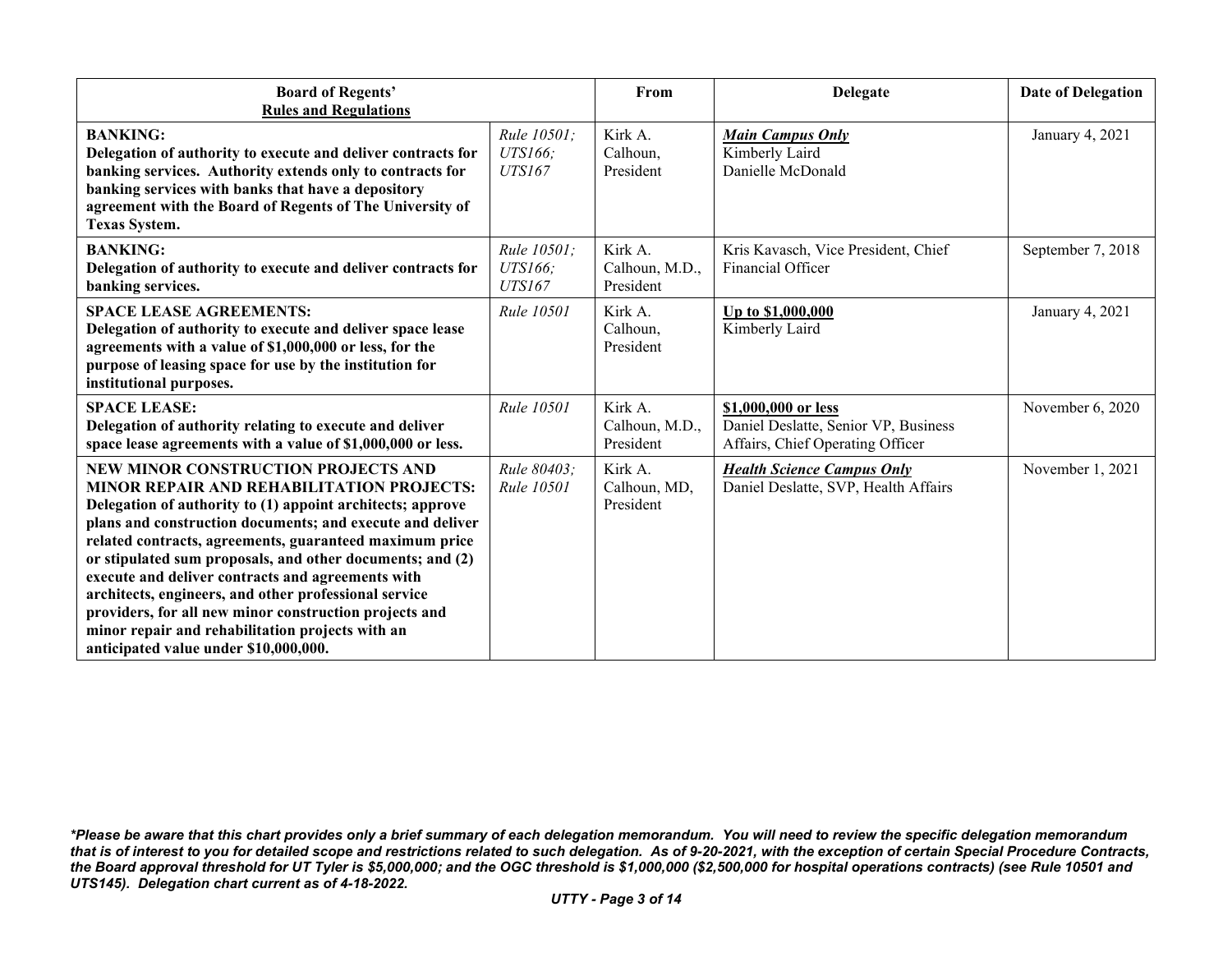| <b>Board of Regents'</b><br><b>Rules and Regulations</b>                                                                                                                                                                                                                                                                                                                                                                                                                                                                                                                                                        |                                  | From                                   | Delegate                                                                                                                                                                                                                                       | <b>Date of Delegation</b> |
|-----------------------------------------------------------------------------------------------------------------------------------------------------------------------------------------------------------------------------------------------------------------------------------------------------------------------------------------------------------------------------------------------------------------------------------------------------------------------------------------------------------------------------------------------------------------------------------------------------------------|----------------------------------|----------------------------------------|------------------------------------------------------------------------------------------------------------------------------------------------------------------------------------------------------------------------------------------------|---------------------------|
| NEW MINOR CONSTRUCTION PROJECTS AND<br><b>MINOR REPAIR AND REHABILITATION PROJECTS:</b><br>Delegation of authority to (1) appoint architects; approve<br>plans and construction documents; and execute and deliver<br>related contracts, agreements, guaranteed maximum price<br>or stipulated sum proposals, and other documents; and (2)<br>execute and deliver contracts and agreements with<br>architects, engineers, and other professional service<br>providers, for all new minor construction projects and<br>minor repair and rehabilitation projects with an<br>anticipated value under \$10,000,000. | Rule 80403;<br><b>Rule 10501</b> | Kirk A.<br>Calhoun,<br>President       | <b>Main Campus Only</b><br>Kimberly Laird                                                                                                                                                                                                      | January 4, 2021           |
| <b>CONSTRUCTION:</b><br>Delegation of authority to (1) appoint architects; approve<br>plans and construction documents; and execute and deliver<br>related contracts, agreements, guaranteed maximum price<br>or stipulate sum proposals, and other documents with an<br>anticipated value of \$1,000,000 or less; and (2) execute and<br>deliver contracts and agreements with architects,<br>engineers, and other professional service providers, for all<br>new minor construction projects and minor repair and<br>rehabilitation projects with an anticipated value of<br>\$2,000,000 or less.             | Rule 80403                       | Kirk A.<br>Calhoun, M.D.,<br>President | <b>Health Science Campus Only</b><br>Daniel Deslatte, Senior VP, Business<br>Affairs, Chief Operating Officer                                                                                                                                  | November 6, 2020          |
| PURCHASE ORDERS (ACADEMIC OPERATIONS):<br>Delegation of authority to execute and deliver purchase<br>orders for the routine purchase of equipment, supplies,<br>goods and services up to \$1,000,000.                                                                                                                                                                                                                                                                                                                                                                                                           | Rule 10501                       | Kirk A.<br>Calhoun,<br>President       | <b>Main Campus Only</b><br>Up to \$1,000,000<br>Kimberly Laird<br>Cindy Troyer<br>Sheila Darcey<br><b>Paul Fitts</b><br>Daniel Pippin                                                                                                          | February 17, 2022         |
| PURCHASE ORDERS (HOSPITAL OPERATIONS):<br>Delegation of authority to execute and deliver purchase<br>orders for routine purchases of equipment, supplies, goods,<br>and services up to \$2,500,000.                                                                                                                                                                                                                                                                                                                                                                                                             | Rule 10501                       | Kirk A.<br>Calhoun, M.D.,<br>President | <b>Health Science Campus Only</b><br>Up to \$2,500,000<br>Julie Philley, MD, VP, Health Affairs,<br>Vice-Provost<br>Daniel Deslatte, SVP, Business Affairs,<br>Chief Operating Officer<br>Kris Kavasch, SVP, Finance, Chief Finance<br>Officer | February 17, 2022         |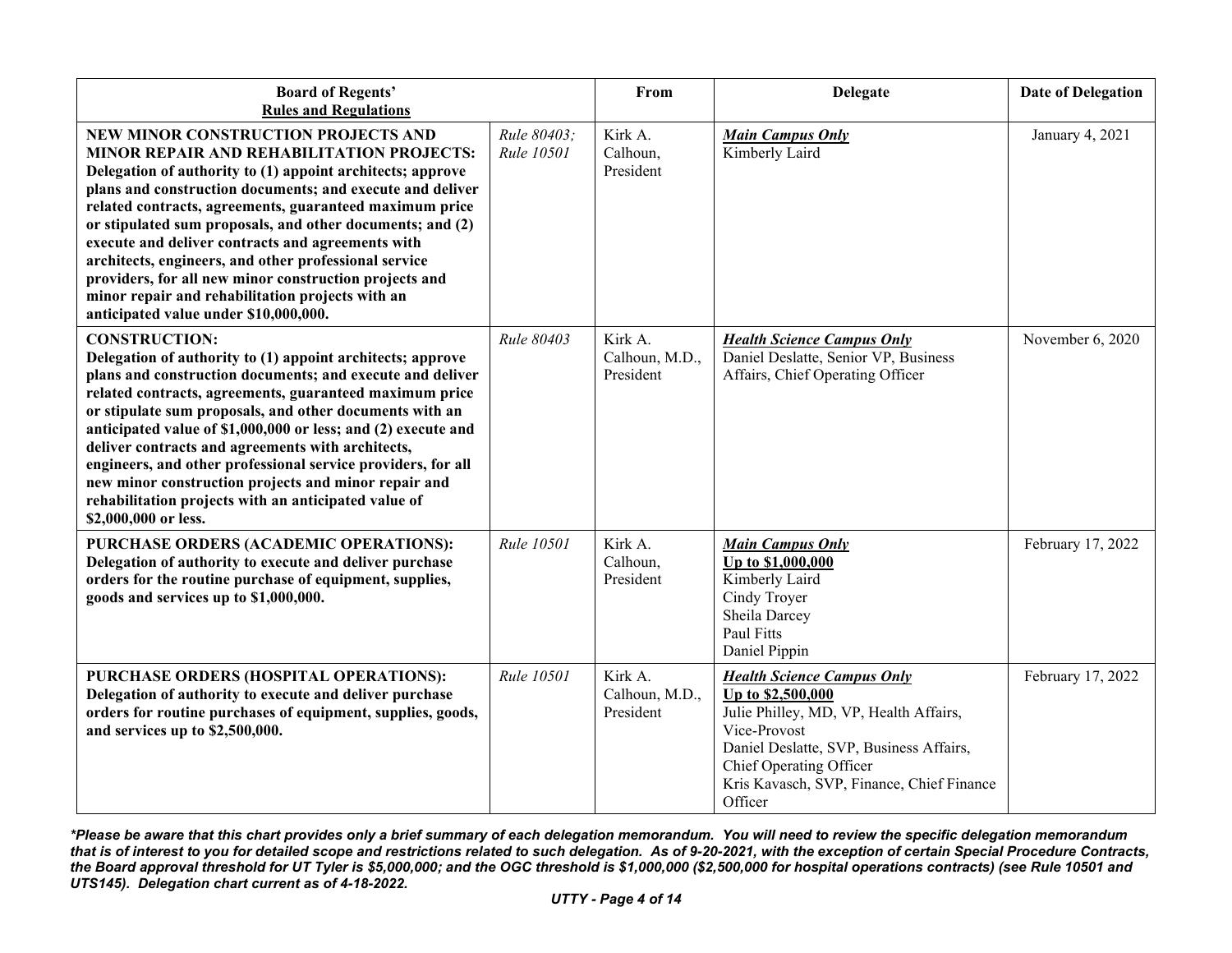| <b>Board of Regents'</b><br><b>Rules and Regulations</b>                                                                                                              |                   | From                                    | <b>Delegate</b>                                                                                                   | <b>Date of Delegation</b>                |
|-----------------------------------------------------------------------------------------------------------------------------------------------------------------------|-------------------|-----------------------------------------|-------------------------------------------------------------------------------------------------------------------|------------------------------------------|
| <b>PURCHASE ORDERS:</b><br>Delegation of authority to execute and deliver purchase<br>orders for routine purchases of equipment, supplies, goods,<br>and services.    | <b>Rule 10501</b> | Kirk A.<br>Calhoun, M.D.,<br>President  | <b>Health Science Campus Only</b><br>Up to \$250,000<br>Crystal Smith, Director, Purchasing/HUB<br>Program        | September 29, 2020                       |
| <b>PURCHASE ORDERS:</b><br>Delegation of authority to execute and deliver purchase<br>orders for routine purchases of equipment, supplies, goods,<br>and services.    | <b>Rule 10501</b> | Kirk A.<br>Calhoun, M.D.,<br>President  | <b>Health Science Campus Only</b><br>Up to \$100,000<br>Renee Walker, Procurement Specialist,<br>Purchasing       | May 18, 2021<br>(cont.<br>April 7, 2022) |
| <b>PURCHASE ORDERS:</b><br>Delegation of authority to execute and deliver purchase<br>orders for routine purchases of equipment, supplies, goods,<br>and services.    | <b>Rule 10501</b> | Kirk A.<br>Calhoun, M.D.,<br>President  | <b>Health Science Campus Only</b><br><b>Up to \$100,000</b><br>Tara Cheney, Purchasing                            | September 29, 2020                       |
| <b>PURCHASE ORDERS:</b><br>Delegation of authority to execute and deliver purchase<br>orders for routine purchases of equipment, supplies, goods,<br>and services.    | Rule 10501        | Dr. Kirk<br>Calhoun, M.D.,<br>President | <b>Health Science Campus Only</b><br>Up to \$50,000<br>Shelly Hollis, IT                                          | September 29, 2020                       |
| <b>PURCHASE ORDERS:</b><br>Delegation of authority to execute and deliver purchase<br>orders for routine purchase of equipment, supplies, goods,<br>and services.     | <i>Rule</i> 10501 | Kirk A.<br>Calhoun, M.D.,<br>President  | <b>Health Science Campus Only</b><br><b>Up to \$50,000</b><br>Lesa Carsten                                        | June 29, 2020                            |
| <b>PURCHASE ORDERS:</b><br>Delegation of authority to execute and deliver purchase<br>orders for the routine purchase of equipment, supplies,<br>goods, and services. | <b>Rule 10501</b> | Kirk A.<br>Calhoun, M.D.,<br>President  | <b>Health Science Campus Only</b><br>Up to \$14,999.99<br>Jorge Arellano-Renteria                                 | December 8, 2020                         |
| <b>PURCHASE ORDERS:</b><br>Delegation of authority to execute and deliver purchase<br>orders for routine purchases of equipment, supplies, goods,<br>and services.    | <b>Rule 10501</b> | Kirk A.<br>Calhoun, M.D.,<br>President  | <b>Health Science Campus Only</b><br>Up to \$14,999<br>Garrett Mueck, Manager Materials<br>Management             | November 23, 2021                        |
| <b>PURCHASE ORDERS:</b><br>Delegation of authority to execute and deliver purchase<br>orders for routine purchases of equipment, supplies, goods,<br>and services.    | Rule 10501        | Kirk A.<br>Calhoun, M.D.,<br>President  | <b>Health Science Campus Only</b><br><b>Up to \$14,999</b><br>Tessa Wilson, Administrative Assistant,<br>Research | February 9, 2021                         |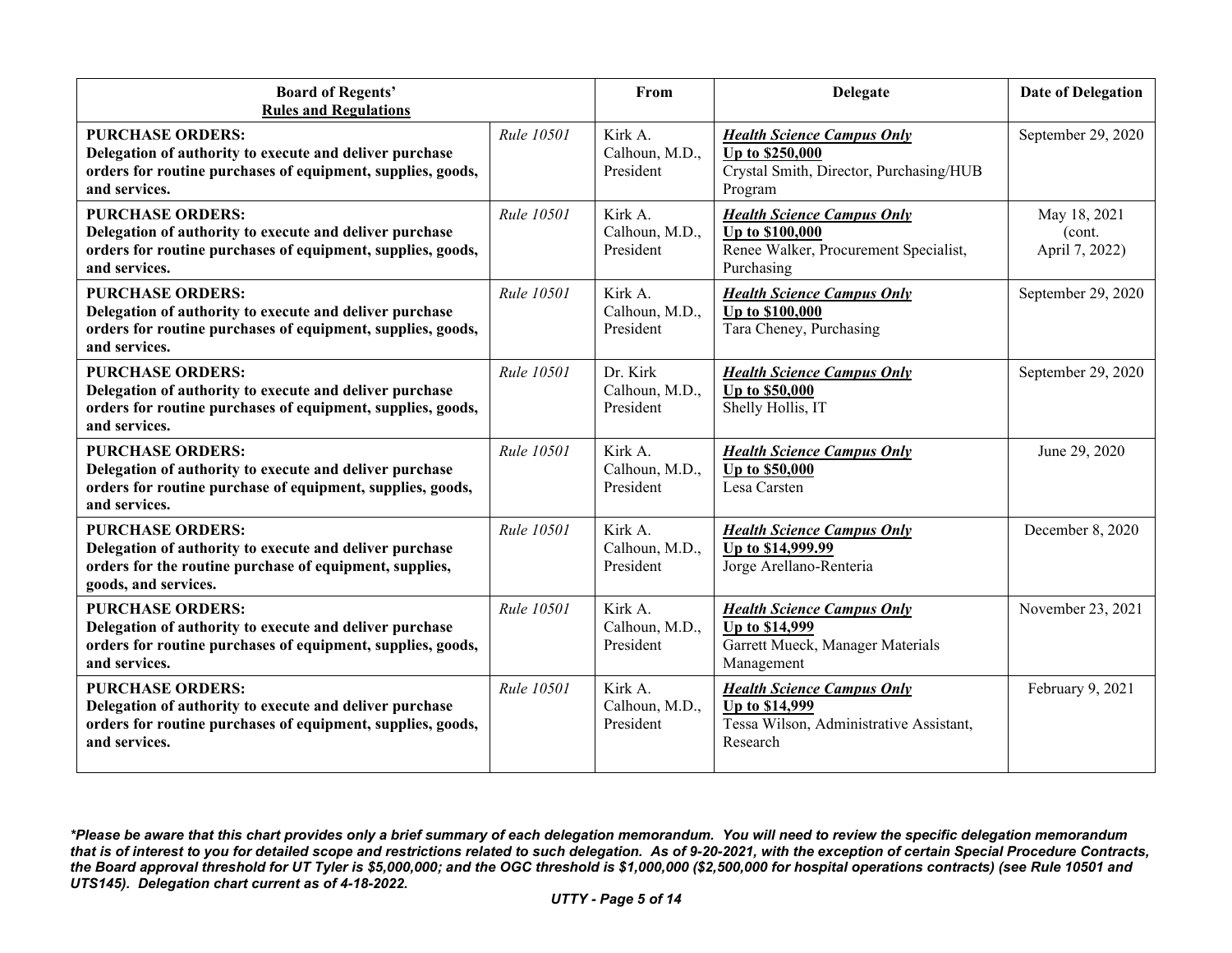| <b>Board of Regents'</b><br><b>Rules and Regulations</b>                                                                                                                      |                   | From                                   | <b>Delegate</b>                                                                                                                             | <b>Date of Delegation</b> |
|-------------------------------------------------------------------------------------------------------------------------------------------------------------------------------|-------------------|----------------------------------------|---------------------------------------------------------------------------------------------------------------------------------------------|---------------------------|
| <b>PURCHASE ORDERS:</b><br>Delegation of authority to execute and deliver purchase<br>orders for routine purchases of equipment, supplies, goods,<br>and services.            | <b>Rule 10501</b> | Kirk A.<br>Calhoun, M.D.,<br>President | <b>Health Science Campus Only</b><br>Up to \$14,999<br>Kasandra Harris, Assistant to the Chair                                              | December 17, 2019         |
| <b>PURCHASE ORDERS:</b><br>Delegation of authority to execute and deliver purchase<br>orders for routine purchase of equipment, supplies, goods,<br>and services.             | Rule 10501        | Kirk A.<br>Calhoun, M.D.,<br>President | <b>Health Science Campus Only</b><br><b>Up to \$4,999</b><br>Yolanda Wallace, Administrative Assistant,<br>Pathology                        | August 16, 2021           |
| <b>PURCHASE ORDERS:</b><br>Delegation of authority to execute and deliver purchase<br>orders for routine purchase of equipment, supplies, goods,<br>and services.             | <i>Rule</i> 10501 | Kirk A.<br>Calhoun, M.D.,<br>President | <b>Health Science Campus Only</b><br><b>Up to \$4,999</b><br>Lindsey Grace, Administrative Specialist,<br>Research                          | April 12, 2021            |
| <b>PURCHASE ORDERS:</b><br>Delegation of authority to execute and deliver purchase<br>orders for the routine purchase of equipment, supplies,<br>goods, and services.         | <b>Rule 10501</b> | Kirk A.<br>Calhoun, M.D.,<br>President | <b>Health Science Campus Only</b><br><b>Up to \$4,999</b><br>Liz DeClet                                                                     | December 8, 2020          |
| <b>PURCHASE ORDERS:</b><br>Delegation of authority to execute and deliver purchase<br>orders for the routine purchase of equipment, supplies,<br>goods, and services.         | Rule 10501        | Kirk A.<br>Calhoun, M.D.,<br>President | <b>Health Science Campus Only</b><br><b>Up to \$4,999</b><br>Sarah Rojas                                                                    | September 7, 2018         |
| PURCHASE ORDERS (SATELLITE BUYER):<br>Delegation of authority to execute and deliver purchase<br>orders for routine purchases of equipment, supplies, goods,<br>and services. | <b>Rule 10501</b> | Kirk A.<br>Calhoun, M.D.,<br>President | <b>Health Science Campus Only</b><br>Up to \$14,999<br>Kelly Moore, Administrative Assistant,<br><b>Biomedical Research Satellite Buyer</b> | November 23, 2021         |
| PURCHASE ORDERS (SATELLITE BUYER):<br>Delegation of authority to execute and deliver purchase<br>orders for routine purchases of equipment, supplies, goods,<br>and services. | <b>Rule 10501</b> | Kirk A.<br>Calhoun, M.D.,<br>President | <b>Health Science Campus Only</b><br><b>Up to \$4,999</b><br>Kelly Moore, Administrative Assistant,<br>Biomedical Research, Satellite Buyer | July 23, 2021             |
| PURCHASE ORDERS (SATELLITE BUYER):<br>Delegation of authority to execute and deliver purchase<br>orders for routine purchases of equipment, supplies, goods,<br>and services. | Rule 10501        | Kirk A.<br>Calhoun, M.D.,<br>President | <b>Health Science Campus Only</b><br><b>Up to \$4,999</b><br>Christy Melton, Manager, Central Sterile<br>Department, Satellite Buyer        | February 9, 2021          |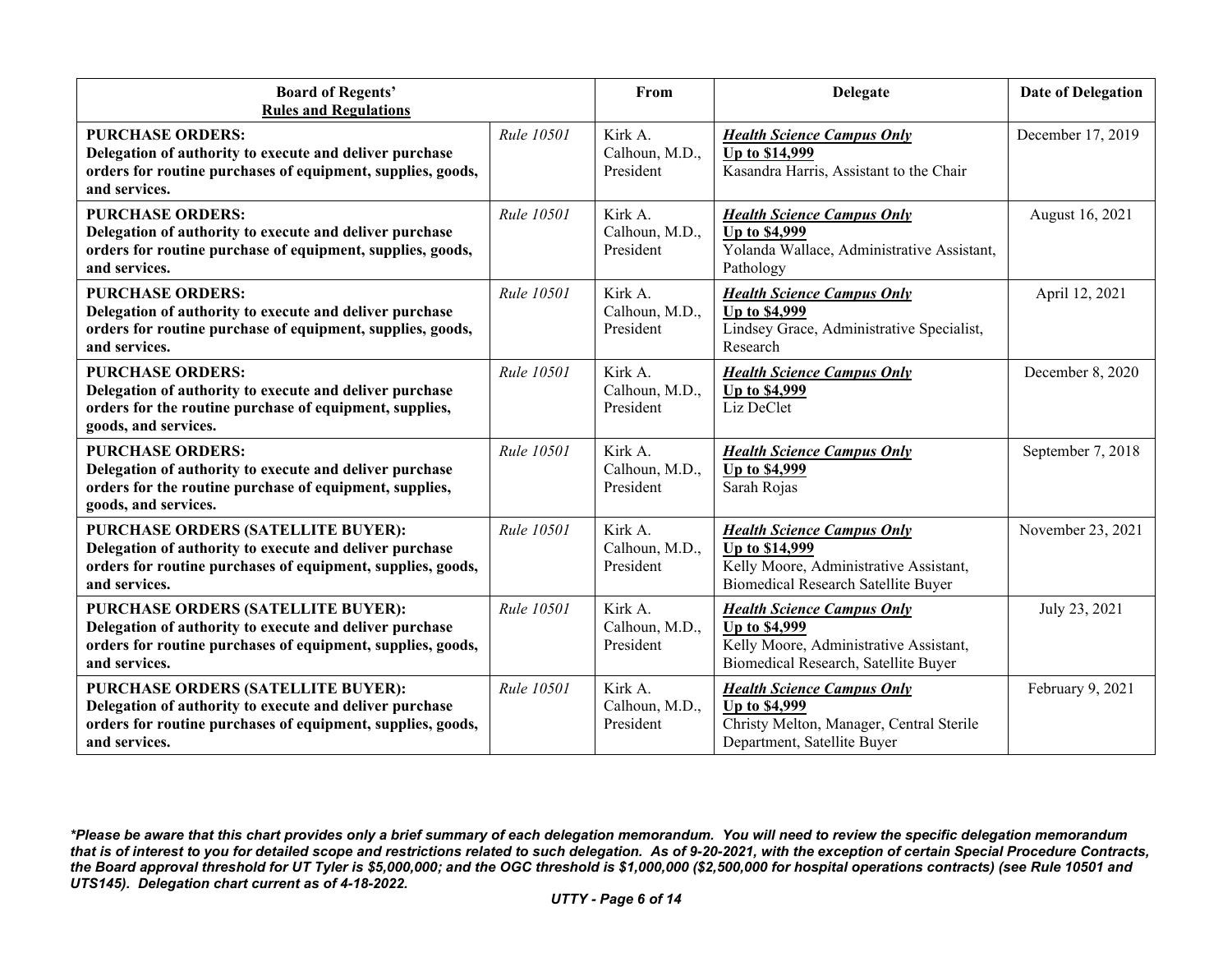| <b>Board of Regents'</b><br><b>Rules and Regulations</b>                                                                                                                                                                      |                   | From                                   | <b>Delegate</b>                                                                                                                                                                                                                                        | <b>Date of Delegation</b> |
|-------------------------------------------------------------------------------------------------------------------------------------------------------------------------------------------------------------------------------|-------------------|----------------------------------------|--------------------------------------------------------------------------------------------------------------------------------------------------------------------------------------------------------------------------------------------------------|---------------------------|
| PURCHASE ORDERS (SATELLITE BUYER):<br>Delegation of authority to execute and deliver purchase<br>orders for the routine purchase of equipment, supplies,<br>goods, and services.                                              | Rule 10501        | Kirk A.<br>Calhoun, M.D.,<br>President | <b>Health Science Campus Only</b><br><b>Up to \$4,999</b><br><b>Travis Carter</b>                                                                                                                                                                      | March 19, 2018            |
| PURCHASE ORDERS (SATELLITE BUYER):<br>Delegation of authority to execute and deliver purchase<br>orders for routine purchases of equipment, supplies, goods,<br>and services.                                                 | <b>Rule 10501</b> | Kirk A.<br>Calhoun, M.D.,<br>President | <b>Health Science Campus Only</b><br><b>Up to \$4,999</b><br>Ronica Harper, Satellite Buyer, Healthcare<br>Quality                                                                                                                                     | May 2, 2017               |
| PURCHASE ORDERS (SATELLITE BUYER):<br>Delegation of authority to execute and deliver purchase<br>orders for routine purchases of equipment, supplies, goods,<br>and services.                                                 | <b>Rule 10501</b> | Kirk A.<br>Calhoun, M.D.,<br>President | <b>Health Science Campus Only</b><br><b>Up to \$4,999</b><br>Donna Smith, Satellite Buyer,<br>Radiology/Oncology                                                                                                                                       | September 1, 2012         |
| PURCHASE ORDERS (SATELLITE BUYER):<br>Delegation of authority to execute and deliver purchase<br>orders for routine purchases of equipment, supplies, goods,<br>and services.                                                 | Rule 10501        | Kirk A.<br>Calhoun, M.D.,<br>President | <b>Health Science Campus Only</b><br>Up to \$4,999<br>Gail Watson, Satellite Buyer, Pharmacy<br>Department                                                                                                                                             | September 1, 2012         |
| <b>CONTRACTS:</b><br>Delegation of authority to execute and deliver contracts of<br>any kind or nature, including contracts for the purchase of<br>equipment, supplies, goods, and services.                                  | Rule 10501        | Kirk A.<br>Calhoun, MD,<br>President   | Carl Baranowski, JD, Chief Legal Officer                                                                                                                                                                                                               | October 18, 2021          |
| <b>CONTRACTS:</b><br>Delegation of authority to execute and deliver contracts<br>and agreements of any kind or nature, including contracts<br>and agreements for the purchase of equipment, supplies,<br>goods, and services. | Rule 10501        | Kirk A.<br>Calhoun,<br>President       | <b>Main Campus Only</b><br>Up to \$50,000<br>Michael Donley                                                                                                                                                                                            | January 4, 2021           |
| <b>CONTRACTS:</b><br>Delegation of authority to execute and deliver contracts up<br>to \$500,000 of any kind or nature, including contracts for<br>the purchase of equipment, supplies, goods, and services.                  | Rule 10501        | Kirk A.<br>Calhoun, M.D.,<br>President | <b>Health Science Campus Only</b><br>Up to \$1,000,000<br>Julie Philley, MD, Executive VP, Health<br>Affairs<br>Daniel Deslatte, Senior VP, Business<br>Affairs, Chief Operating Officer<br>Kris Kavasch, Senior VP, Finance, Chief<br>Finance Officer | November 10, 2020         |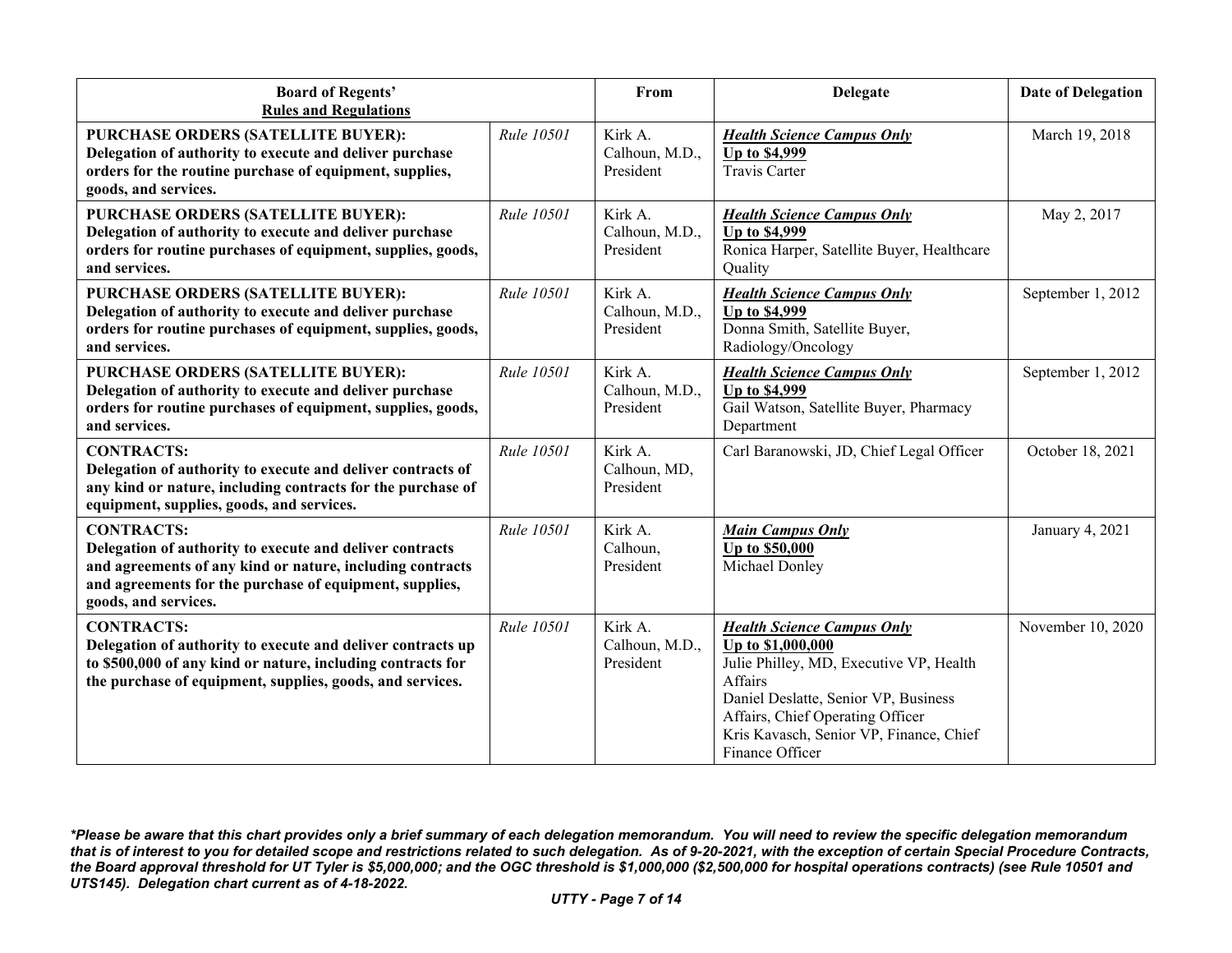| <b>Board of Regents'</b><br><b>Rules and Regulations</b>                                                                                                                                                                                                                                                                                                                                                                |                            | From                                   | <b>Delegate</b>                                                                                                                                                                                                                   | <b>Date of Delegation</b> |
|-------------------------------------------------------------------------------------------------------------------------------------------------------------------------------------------------------------------------------------------------------------------------------------------------------------------------------------------------------------------------------------------------------------------------|----------------------------|----------------------------------------|-----------------------------------------------------------------------------------------------------------------------------------------------------------------------------------------------------------------------------------|---------------------------|
| ELECTRICITY TRANSACTION CONFIRMATIONS:<br>Delegation of authority to enter into, execute and deliver<br>verbal and written transaction confirmations authorized<br>under electric contracts executed and delivered by an<br>authorized representative of The University of Texas at<br>Tyler.                                                                                                                           | Rule 10501                 | Kirk A.<br>Calhoun,<br>President       | <b>Main Campus Only</b><br>Kimberly Laird, Sr. Vice President for<br><b>Business Affairs</b><br>Andrew Krouse, Director of Facilities<br>Management                                                                               | December 13, 2021         |
| ELECTRIC AND NATURAL GAS TRANSACTION<br><b>CONFIRMATIONS:</b><br>Delegation of authority to enter into, execute and deliver<br>verbal and written Transaction Confirmations authorized<br>under electricity contracts and natural gas contracts<br>executed and delivered by an authorized representative of<br>UTHSCT.                                                                                                 | <b>Rule 10501</b>          | Kirk A.<br>Calhoun, M.D.,<br>President | <b>Health Science Campus Only</b><br>Daniel Deslatte, Senior VP, Business<br>Affairs, Chief Operating Officer                                                                                                                     | November 10, 2020         |
| ELECTRIC AND NATURAL GAS TRANSACTION<br><b>CONFIRMATIONS:</b><br>Delegation of authority to enter into, execute and deliver<br>verbal and written transaction confirmations authorized<br>under electricity contracts and natural gas contracts<br>executed and delivered by an authorized representative of<br>UTHSCT.                                                                                                 | Rule 10501                 | Kirk A.<br>Calhoun, M.D.,<br>President | <b>Health Science Campus Only</b><br>Kenneth Huffman, Director of Plant<br>Operations                                                                                                                                             | June 26, 2017             |
| <b>INTERAGENCY CONTRACT WITH U.T.</b><br><b>INSTITUTIONS:</b><br>Delegation of authority to execute and deliver contracts or<br>agreements with UT System Administration or between or<br>among institutions of UT System for resources or services.<br>Any such contract or agreement shall provide for the<br>recovery of the cost of services and resources furnished.                                               | Rule 10501                 | Kirk A.<br>Calhoun,<br>President       | <b>Main Campus Only</b><br>Kimberly Laird<br>Cindy Troyer                                                                                                                                                                         | January 4, 2021           |
| <b>INTERAGENCY CONTRACTS WITH U.T.</b><br><b>INSTITUTIONS:</b><br>Delegation of authority to execute and deliver contracts or<br>agreements with The University of Texas System<br>Administration or between or among institutions of The<br>University of Texas System for resources or services. Any<br>such contract or agreement shall provide for the recovery<br>of the cost of services and resources furnished. | Rule 10501,<br>Section 2.7 | Kirk A.<br>Calhoun, M.D.,<br>President | <b>Health Science Campus Only</b><br>Julie Philley, MD, Executive VP, Health<br>Affairs<br>Daniel Deslatte, Senior VP, Business<br>Affairs, Chief Operating Officer<br>Kris Kavasch, Senior VP, Finance, Chief<br>Finance Officer | November 10, 2020         |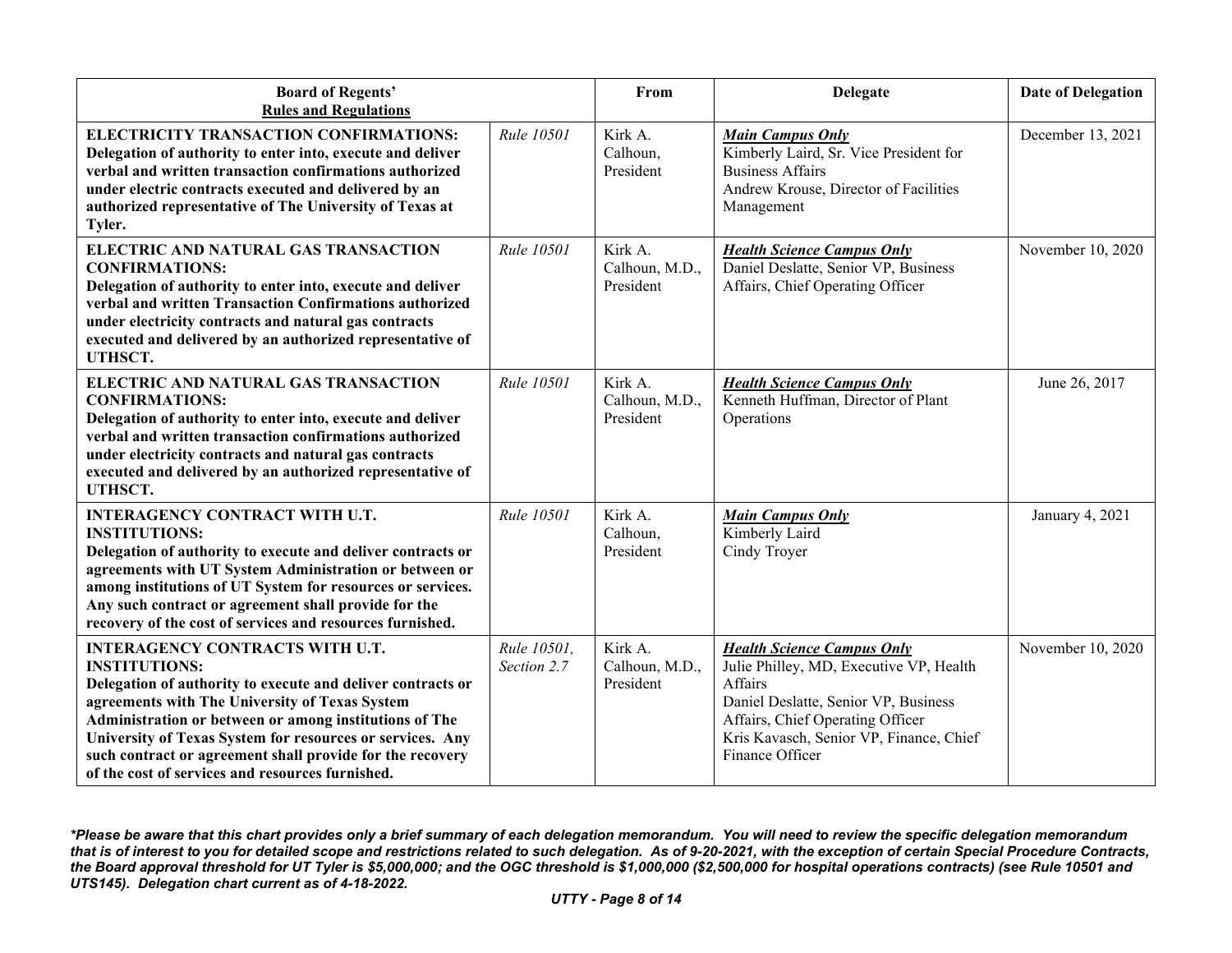| <b>Board of Regents'</b><br><b>Rules and Regulations</b>                                                                                                                                                                                                                                                                                                                                                                                           |                                                       | From                                   | <b>Delegate</b>                                                                                                                                                     | <b>Date of Delegation</b> |
|----------------------------------------------------------------------------------------------------------------------------------------------------------------------------------------------------------------------------------------------------------------------------------------------------------------------------------------------------------------------------------------------------------------------------------------------------|-------------------------------------------------------|----------------------------------------|---------------------------------------------------------------------------------------------------------------------------------------------------------------------|---------------------------|
| <b>INTELLECTUAL PROPERTY:</b><br>Delegation of authority to execute and deliver agreements<br>granting an interest in intellectual property. Covers typical<br>option and license agreements and research contracts with<br>corporate sponsors, as well as non-disclosure agreements<br>and material transfer agreements                                                                                                                           | Rule 10501:<br>Rule 9010,<br>Sections 15.1<br>& 15.3  | Kirk A.<br>Calhoun, M.D.,<br>President | <b>Health Science Campus Only</b><br>Daniel Deslatte, SVP Health Affairs                                                                                            | October 18, 2021          |
| <b>AGREEMENTS WITH CORPORATE SPONSORS AND</b><br>AGREEMENTS THAT GRANT AN INTEREST IN<br><b>INTELLECTUAL PROPERTY:</b><br>Delegation of authority to execute and deliver contracts or<br>agreements granting an interest in intellectual property.<br>Delegation also covers typical option and license<br>agreements and research contracts with corporate<br>sponsors, as well as non-disclosure agreements and<br>material transfer agreements. | Rule 10501:<br>Rule 90101,<br>Sections 15.1<br>& 15.3 | Kirk A.<br>Calhoun,<br>President       | <b>Main Campus Only</b><br>Kimberly Laird                                                                                                                           | January 4, 2021           |
| STATE AND FEDERAL CONTRACTS OR PROPOSALS<br><b>FOR SPONSORED RESEARCH:</b><br>Delegation of authority to execute and deliver state, federal<br>and other contracts or proposals for sponsored research.                                                                                                                                                                                                                                            | Rule 10501                                            | Kirk A.<br>Calhoun,<br>President       | Panda Powell, Director of Sponsored<br>Programs<br>Steven Idell, MD, PhD, SVP, Research,<br>Dean of Graduate School<br>Anna Kurdowska, PHD, Director of<br>Research | August 17, 2021           |
| STATE AND FEDERAL CONTRACTS OR PROPOSALS<br><b>FOR SPONSORED RESEARCH:</b><br>Delegation of authority to execute and deliver state, federal<br>and other contracts or proposals for sponsored research.                                                                                                                                                                                                                                            | Rule 10501                                            | Kirk A.<br>Calhoun,<br>President       | Steven Idell, MD, PhD, Senior VP for<br>Research                                                                                                                    | June 29, 2021             |
| STATE AND FEDERAL CONTRACTS OR PROPOSALS<br><b>FOR SPONSORED RESEARCH:</b><br>Delegation of authority to execute and deliver state, federal<br>and other contracts or proposals for sponsored research.                                                                                                                                                                                                                                            | Rule 10501                                            | Kirk A.<br>Calhoun,<br>President       | Anna Kurdowska, PhD, Director of<br>Research                                                                                                                        | June 29, 2021             |
| STATE AND FEDERAL CONTRACTS OR PROPOSALS<br><b>FOR SPONSORED RESEARCH:</b><br>Delegation of authority to execute and deliver state, federal<br>and other contracts or proposals for sponsored research.                                                                                                                                                                                                                                            | Rule 10501                                            | Kirk A.<br>Calhoun,<br>President       | Amir Mirmiran<br>Kouider Mokhtari                                                                                                                                   | January 4, 2021           |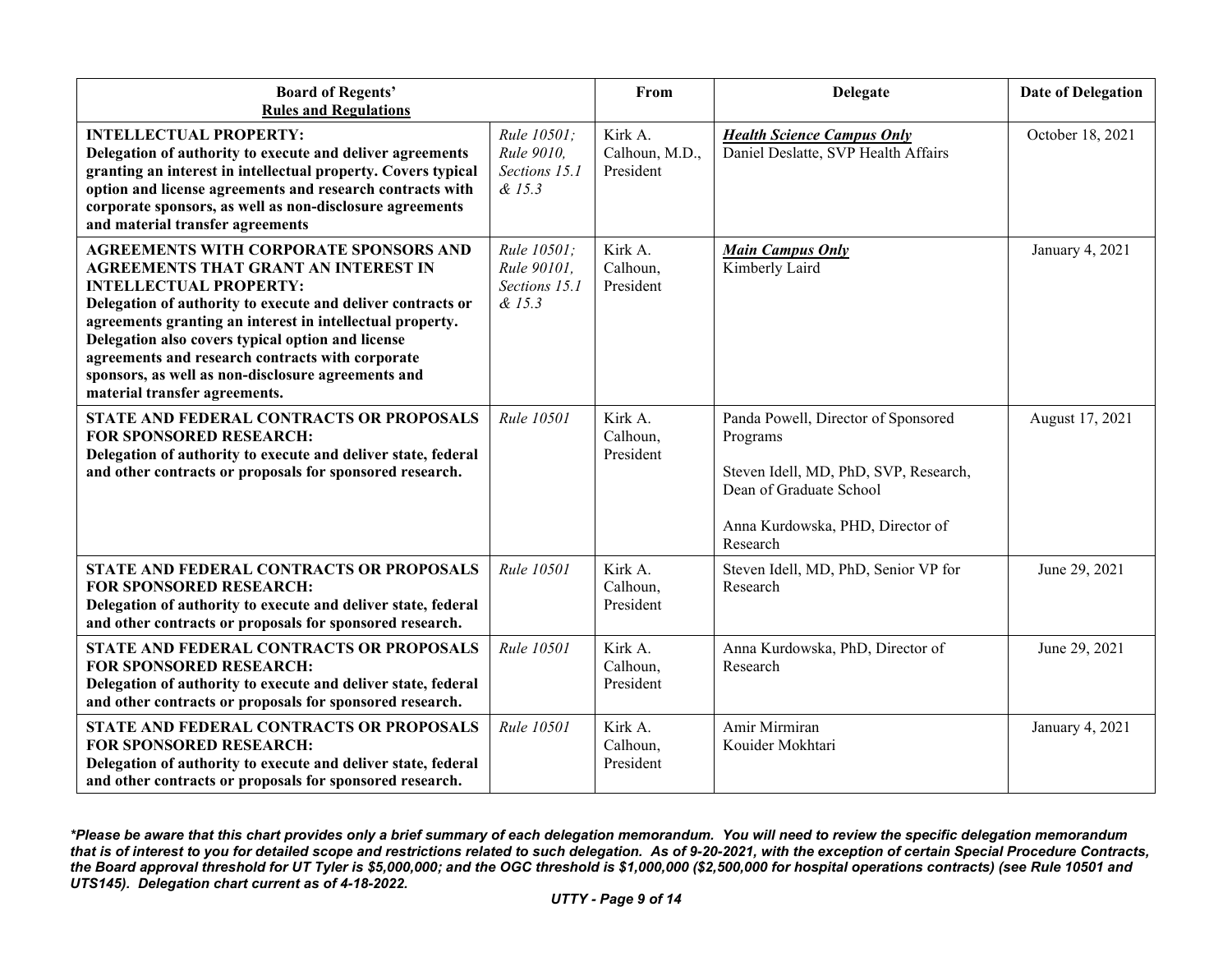| <b>Board of Regents'</b><br><b>Rules and Regulations</b>                                                                                                                                                                                                                 |                                                                                                                      | From                                   | <b>Delegate</b>                                                                                | <b>Date of Delegation</b> |
|--------------------------------------------------------------------------------------------------------------------------------------------------------------------------------------------------------------------------------------------------------------------------|----------------------------------------------------------------------------------------------------------------------|----------------------------------------|------------------------------------------------------------------------------------------------|---------------------------|
| <b>SPONSORED RESEARCH - STATE AND FEDERAL</b><br><b>CONTRACTS OR PROPOSALS FOR SPONSORED</b><br><b>RESEARCH:</b><br>Delegation of authority to execute and deliver state, federal<br>and other contracts or proposals for sponsored research.                            | <b>Rule 10501</b>                                                                                                    | Kirk A.<br>Calhoun, M.D.,<br>President | <b>Health Campus Only</b><br>Julie Philley, MD, Executive Vice<br>President, Health Affairs    | November 10, 2020         |
| <b>MATERIAL TRANSFER AGREEMENTS:</b><br>Delegation of authority to execute and deliver material<br>transfer agreements up to a value of \$25,000.                                                                                                                        | Rule 10501,<br>and Rule<br>90105                                                                                     | Kirk A.<br>Calhoun, M.D.,<br>President | Up to \$25,000<br>Anna Kurdowska, Ph.D., Director of<br>Research                               | December 6, 2018          |
| <b>MATERIAL TRANSFER AGREEMENTS:</b><br>Delegation of authority to execute and deliver material<br>transfer agreements up to a value of \$25,000.                                                                                                                        | Rule 10501,<br>and Rule<br>90105                                                                                     | Kirk A.<br>Calhoun, M.D.,<br>President | Up to \$25,000<br>Steven Idell, M.D., Ph.D., Vice President<br>for Research & Graduate Studies | September 14, 2011        |
| <b>AFFILIATION AGREEMENTS AND PROGRAM</b><br><b>AGREEMENTS:</b><br>Delegation of authority to execute and deliver affiliation<br>agreements and program agreements.                                                                                                      | Rule 10501                                                                                                           | Kirk A.<br>Calhoun, M.D.,<br>President | Julie Philley, MD, Executive VP, Health<br>Affairs                                             | November 10, 2020         |
| <b>AFFILIATION AGREEMENTS AND PROGRAM</b><br><b>AGREEMENTS:</b><br>Delegation of authority to execute and deliver affiliation<br>agreements and program agreements.                                                                                                      | <b>Rule 10501</b>                                                                                                    | Kirk A.<br>Calhoun, M.D.,<br>President | Emmanuel Elueze, MD, PHD, FACP                                                                 | August 26, 2020           |
| <b>ACADEMIC CONTRACTS:</b><br>Delegation of authority to execute and deliver contracts of<br>any kind or nature related to Academic Affairs, including<br>academic affiliation agreements and contracts for the<br>purchase of equipment, supplies, goods, and services. | Rule 10501                                                                                                           | Kirk A.<br>Calhoun,<br>President       | Dr. Amir Mirmiran, Provost and Vice<br>President for Academic Affairs                          | January 4, 2021           |
| <b>CAMPUS CONDITION REPORTS:</b><br>Delegation of authority to certify and submit "Campus<br><b>Condition Reports" to the Texas Higher Education</b><br><b>Coordinating Board (THECB).</b>                                                                               | 17 TAC<br>17.101(2)(B);<br><b>THECB</b><br>Campus<br>Condition<br><i>Index</i><br>Reporting<br>Manual; Rule<br>10501 | Kirk A.<br>Calhoun, MD,<br>President   | <b>Health Science Campus Only</b><br>Kenny Huffman, Executive Director,<br>Facilities          | November 1, 2021          |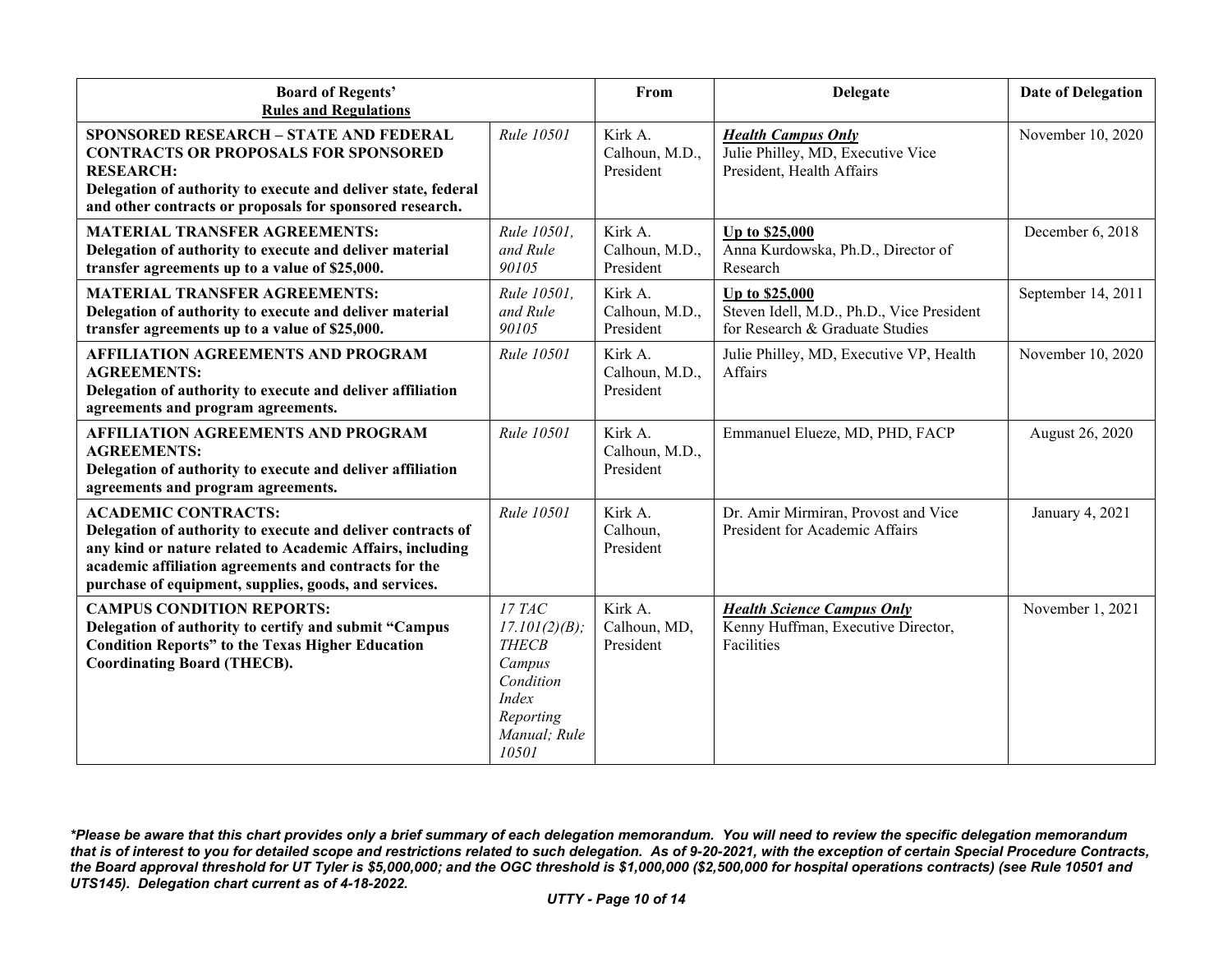| <b>Board of Regents'</b><br><b>Rules and Regulations</b>                                                                                                                                   |                                                                                                                      | From                                                                                             | <b>Delegate</b>                                                                | <b>Date of Delegation</b>                          |
|--------------------------------------------------------------------------------------------------------------------------------------------------------------------------------------------|----------------------------------------------------------------------------------------------------------------------|--------------------------------------------------------------------------------------------------|--------------------------------------------------------------------------------|----------------------------------------------------|
| <b>CAMPUS CONDITION REPORTS:</b><br>Delegation of authority to certify and submit "Campus<br><b>Condition Reports" to the Texas Higher Education</b><br><b>Coordinating Board (THECB).</b> | <i>17 TAC</i><br>17.101(2)(B);<br><b>THECB</b><br>Campus<br>Condition<br>Index<br>Reporting<br>Manual; Rule<br>10501 | Kirk A.<br>Calhoun,<br>President                                                                 | <b>Main Campus Only</b><br>Andrew Krouse, Director of Facilities<br>Management | December 13, 2021                                  |
| <b>RECORDS MANAGEMENT OFFICER:</b><br>Delegation of authority to administer the University's<br>records management program.                                                                | <b>Section</b><br>441.183,<br>Texas Govt.<br>Code                                                                    | Kirk A.<br>Calhoun,<br>President                                                                 | <b>Chief Business Officer</b>                                                  | January 4, 2021                                    |
|                                                                                                                                                                                            |                                                                                                                      |                                                                                                  |                                                                                |                                                    |
| DELEGATIONS OF AUTHORITY FROM THE UNIVERSITY OF TEXAS SYSTEM ADMINISTRATION<br>TO THE UNIVERSITY OF TEXAS HEALTH SCIENCE CENTER AT TYLER                                                   |                                                                                                                      |                                                                                                  |                                                                                |                                                    |
| <b>HOLIDAY SCHEDULE:</b><br>Delegation of authority to approve annually the holiday<br>schedule for the respective institutions.                                                           | Rule 30201,<br>Section 1                                                                                             | Jonathan Pruitt,<br><b>Executive Vice</b><br>Chancellor for<br><b>Business</b><br><b>Affairs</b> | Presidents, The University of Texas                                            | September 1, 2010<br>(cont.)<br>September 1, 2021) |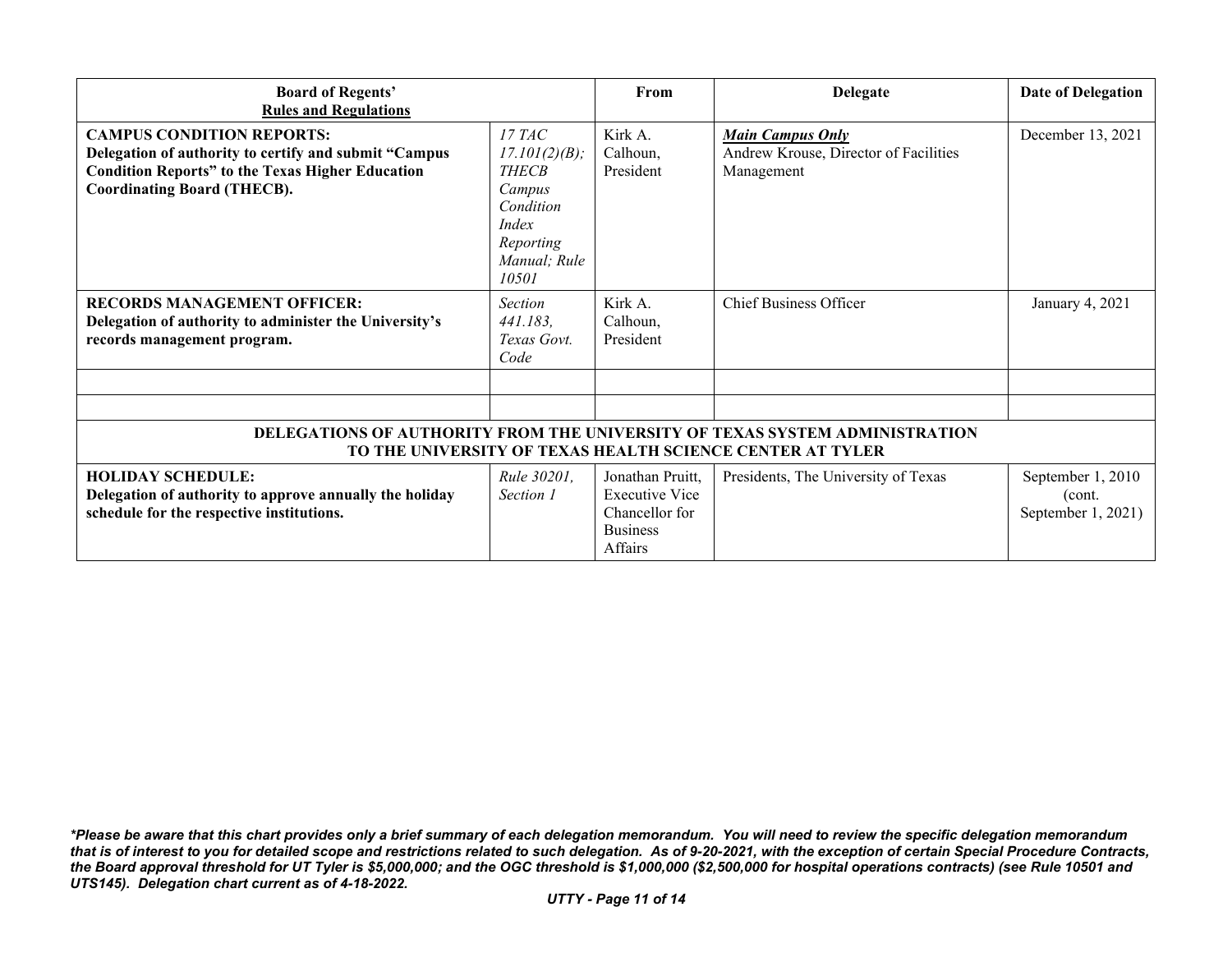| <b>Board of Regents'</b><br><b>Rules and Regulations</b>                                                                                                                                                                                                                                                                                                                                                                                                                                                                                                                                                                                                                                                                                                                                   |                                                                                                               | From                                                                                      | <b>Delegate</b>                                                  | <b>Date of Delegation</b>                           |
|--------------------------------------------------------------------------------------------------------------------------------------------------------------------------------------------------------------------------------------------------------------------------------------------------------------------------------------------------------------------------------------------------------------------------------------------------------------------------------------------------------------------------------------------------------------------------------------------------------------------------------------------------------------------------------------------------------------------------------------------------------------------------------------------|---------------------------------------------------------------------------------------------------------------|-------------------------------------------------------------------------------------------|------------------------------------------------------------------|-----------------------------------------------------|
| <b>LANDLORD'S OR LICENSOR'S CONSENT TO</b><br><b>MODIFICATION OF EXISTING</b><br>TELECOMMUNICATIONS EQUIPMENT NOT<br><b>INVOLVING THE ADDITION OF EQUIPMENT:</b><br>Delegation of authority to execute and deliver Landlord's<br>or Licensor's Consent to Modification of Existing<br><b>Telecommunications Equipment. Delegate shall use</b><br>without material change the template letter, in conformity<br>with the instructions attached thereto, currently approved<br>by the U.T. System Office of General Counsel (OGC), or<br>such subsequent template letter and accompanying<br>instructions that may be approved by OGC.<br>This delegation is expressly limited to the consent to modify<br>existing telecommunications equipment not involving the<br>addition of equipment. | Rule 70301,<br>Section 4.3;<br>Rule 10501;<br>UTS 126;<br>Article III,<br>Section 51<br>Texas<br>Constitution | Jonathan Pruitt,<br><b>Executive Vice</b><br>Chancellor for<br><b>Business</b><br>Affairs | Chief Business Officer, U. T. Tyler                              | September 15, 2020<br>(cont.<br>September 1, 2021)  |
| <b>LANDLORD'S OR LICENSOR'S CONSENT TO</b><br><b>MODIFICATION OF EXISTING</b><br>TELECOMMUNICATIONS EQUIPMENT NOT<br><b>INVOLVING THE ADDITION OF EQUIPMENT:</b><br>Delegation of authority to execute and deliver Landlord's<br>or Licensor's Consent to Modification of Existing<br>Telecommunications Equipment. Delegate shall use<br>without material change the template letter, in conformity<br>with the instructions attached thereto, currently approved<br>by the U.T. System Office of General Counsel (OGC), or<br>such subsequent template letter and accompanying<br>instructions that may be approved by OGC.<br>This delegation is expressly limited to the consent to modify<br>existing telecommunications equipment not involving the<br>addition of equipment.        | Rule 70301,<br>Section 4.3;<br>Rule 10501;<br>UTS 126:<br>Article III.<br>Section 51<br>Texas<br>Constitution | Jonathan Pruitt,<br><b>Executive Vice</b><br>Chancellor for<br><b>Business</b><br>Affairs | Chief Business Officers, U. T. Health<br>Science Center at Tyler | September 15, 2020<br>(cont.)<br>September 1, 2021) |

*<sup>\*</sup>Please be aware that this chart provides only a brief summary of each delegation memorandum. You will need to review the specific delegation memorandum that is of interest to you for detailed scope and restrictions related to such delegation. As of 9-20-2021, with the exception of certain Special Procedure Contracts, the Board approval threshold for UT Tyler is \$5,000,000; and the OGC threshold is \$1,000,000 (\$2,500,000 for hospital operations contracts) (see Rule 10501 and UTS145). Delegation chart current as of 4-18-2022.*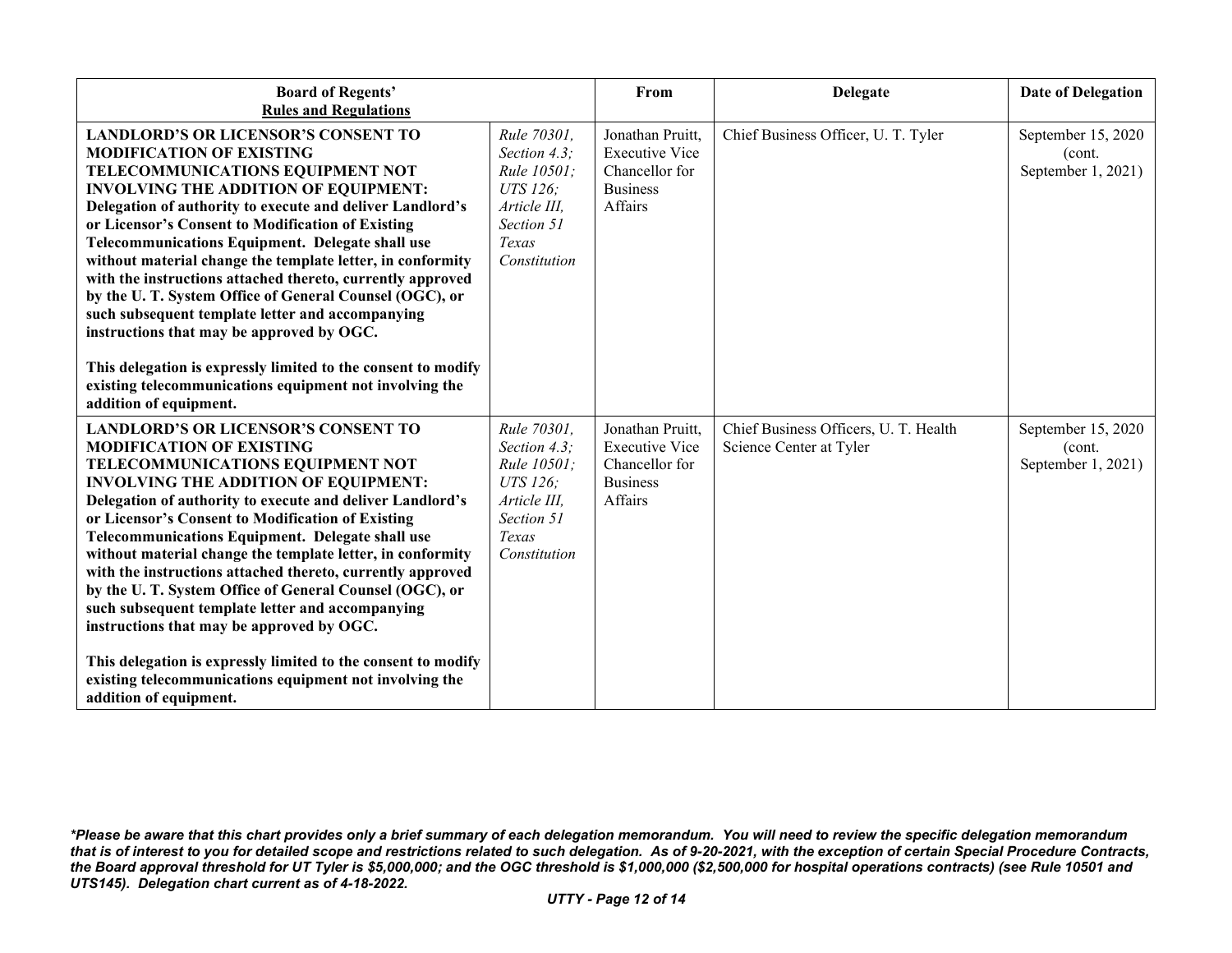| <b>Board of Regents'</b><br><b>Rules and Regulations</b>                                                                                                                                                                                                                                                                                                                                                                                                                                                                                                                                                                                                                                                                                                                                                                                                                                            |                                                                                               | From                                                                                      | <b>Delegate</b>                                                                                                                                                                                                          | <b>Date of Delegation</b>                          |
|-----------------------------------------------------------------------------------------------------------------------------------------------------------------------------------------------------------------------------------------------------------------------------------------------------------------------------------------------------------------------------------------------------------------------------------------------------------------------------------------------------------------------------------------------------------------------------------------------------------------------------------------------------------------------------------------------------------------------------------------------------------------------------------------------------------------------------------------------------------------------------------------------------|-----------------------------------------------------------------------------------------------|-------------------------------------------------------------------------------------------|--------------------------------------------------------------------------------------------------------------------------------------------------------------------------------------------------------------------------|----------------------------------------------------|
| <b>CAMPUS LEASES - UT TYLER:</b><br>Delegation of authority to execute and deliver campus<br>office leases. (See delegation memo for defined terms,<br>conditions and limitations.)                                                                                                                                                                                                                                                                                                                                                                                                                                                                                                                                                                                                                                                                                                                 | Rule 70301;<br>Rule 10501;<br>UTS 126:<br>Article III,<br>Section 51<br>Texas<br>Constitution | Jonathan Pruitt,<br><b>Executive Vice</b><br>Chancellor for<br><b>Business</b><br>Affairs | Chief Business Officer, U. T. Tyler                                                                                                                                                                                      | September 15, 2020<br>(cont.<br>September 1, 2021) |
| <b>CAMPUS LEASES - UT HEALTH SCIENCE CENTER</b><br><b>AT TYLER:</b><br>Delegation of authority to execute and deliver campus<br>office leases. (See delegation memo for defined terms,<br>conditions and limitations.)                                                                                                                                                                                                                                                                                                                                                                                                                                                                                                                                                                                                                                                                              | Rule 70301;<br>Rule 10501;<br>UTS 126;<br>Article III,<br>Section 51<br>Texas<br>Constitution | Jonathan Pruitt,<br><b>Executive Vice</b><br>Chancellor for<br><b>Business</b><br>Affairs | Chief Business Officers, U. T. Health<br>Science Center at Tyler                                                                                                                                                         | September 15, 2020<br>(cont.<br>September 1, 2021) |
| <b>TRADEMARK LICENSE AGREEMENTS:</b><br>Delegation of authority to execute and deliver trademark<br>license agreements related to Board-owned trademarks, so<br>long as all trademark license agreements include: (1) the<br>grant clause <b>posted online</b> or a grant clause substantially<br>similar to that grant clause, (2) a statement making the<br>license subject to the Trademark License Agreement<br>Terms and Conditions posted online, and (3) a Trademark<br>Schedule showing the exact mark or marks being licensed<br>and indicating how those marks are to appear (including<br>color, capitalization, typesetting, and any other<br>distinguishing features of the included marks). Ensure<br>proper monitoring of each licensee. All trademarks with a<br>value exceeding institutions' local contracting authority<br>must be reviewed and processed as outlined in UTS125. | Rule 10501:<br>Rule 90101.<br>Sects. 15.1<br>and $15.3$ ;<br><b>UTS125</b>                    | Daniel H.<br>Sharphorn,<br>Vice-<br>Chancellor and<br>General<br>Counsel                  | Presidents - UT Institutions<br>Chief Business Officers - UT Institutions<br>and UT System<br>Vice Provosts for Research and Vice<br>Presidents for Research - UT Institutions<br>Chief Legal Officers - UT Institutions | March 6, 2017                                      |
| SETTLEMENT OF DISPUTES (UT INSTITUTIONS<br><b>EXCEPT M.D. ANDERSON):</b><br>Delegation of authority to execute and deliver agreements<br>settling certain claims, disputes, or litigation in the amount<br>of \$20,000 or less that impact only your UT institution and<br>no other UT institutions.                                                                                                                                                                                                                                                                                                                                                                                                                                                                                                                                                                                                | Rule 10501                                                                                    | Daniel H.<br>Sharphorn,<br>Vice-<br>Chancellor and<br>General<br>Counsel                  | Chief Legal Officers - UT Institutions                                                                                                                                                                                   | September 21, 2016                                 |